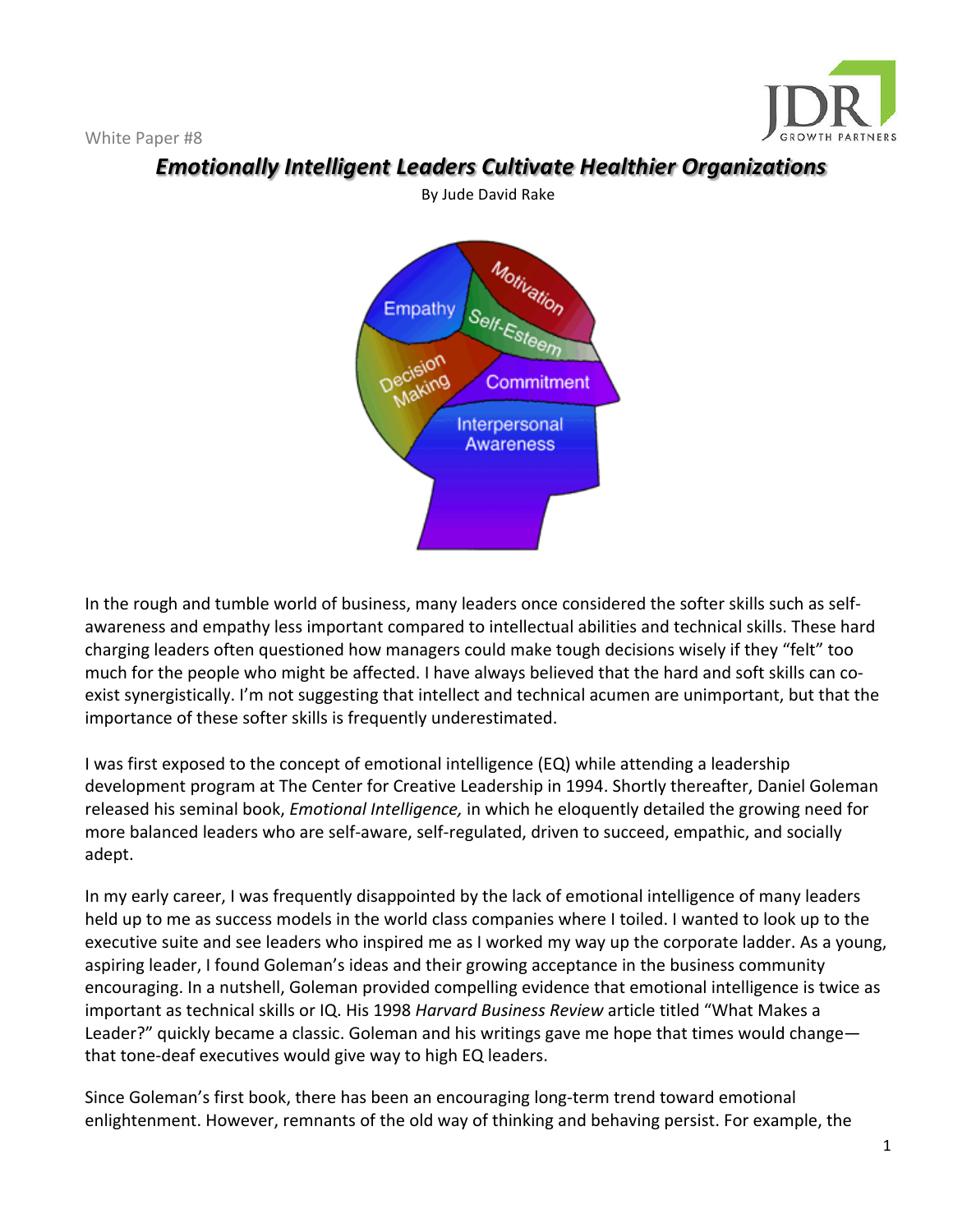

most intellectually gifted leader for whom I ever worked turned out to be the least emotionally intelligent person I have ever known. This business owner treated people like pawns on a corporate chessboard. He knew all the right words to say, but over time he made it clear that everyone he led was an expendable asset who existed only to serve *his* needs. When times were good, his IQ was impressive, and it was easier to overlook his social awkwardness. When times got tough, however, his ego and narcissism took over, and he intellectually bullied and berated people into the behaviors he desired. Most people avoided sharing bad news with him, and those courageous few people who dared to speak the undesirable truth were punished, often publicly. These days, leaders like this seldom survive, but, because he owns the company, he gets away with treating people poorly. As you might expect, his company consistently underperforms because top talent opts out. Because of rampant turnover, this leader has been left with yespeople who avoid contention, do what they are told, and are willing to accept working in an uninspiring workplace devoid of emotion and respect. Karma ultimately prevails.

# **Leadership Principle #7**

Emotionally intelligent leaders cultivate healthier organizations. Great leaders model empathy and see the world through the eyes of others because EQ often trumps IQ.

## **The Leader's Challenge**

It's easy to discount the softer side of leadership because the relationship of EQ to bottom line results isn't always measured or obvious. Even today there are stakeholders and Board members who think you are a wimp if you even talk about this stuff. But workforce trends and values increasingly make people who ignore EQ look like dinosaurs. The continued progression of women into leadership roles is having a profound impact on the way we run companies, and the attitudes of the Millennial Generation are accelerating progress toward a workforce that expects more emotionally enlightened leaders.

To be clear, I'm a big fan of prioritizing bottom line results and accountability. Those companies who don't ultimately underperform. But I also believe that the way short-term results are delivered will significantly impact on an organization's ability to deliver sustainable results. Most leaders today would agree with that statement, but how many measure it? If it's not measured, the message received by the workforce is that it's not important. Increasingly, the workforce wants it to be important.

Most companies hold their people accountable for P&L and balance sheet metrics such as sales, costs, quality, profits, margins, inventory, cash flow, etc. More progressive companies find ways to integrate EQrelated measurements into their assessments because EQ skills fuel collaboration, innovation, and commitment—behaviors that ultimately drive sustained profitable growth.

The biggest challenges are getting alignment with stakeholders that emotional intelligence is important and agreeing to metrics. After that it's a matter of driving execution. I recommend building EQ metric scores into your company's performance management and rewards program because you get what you measure and reward. While about 60%-75% of employee performance assessment and compensation should be based on hard metrics and results, I recommend holding people accountable for *how* they achieve goals. You can do that by basing 25%-40% of their assessments on their performance against clearly defined behavioral expectations that you and your leadership team agree will advance your culture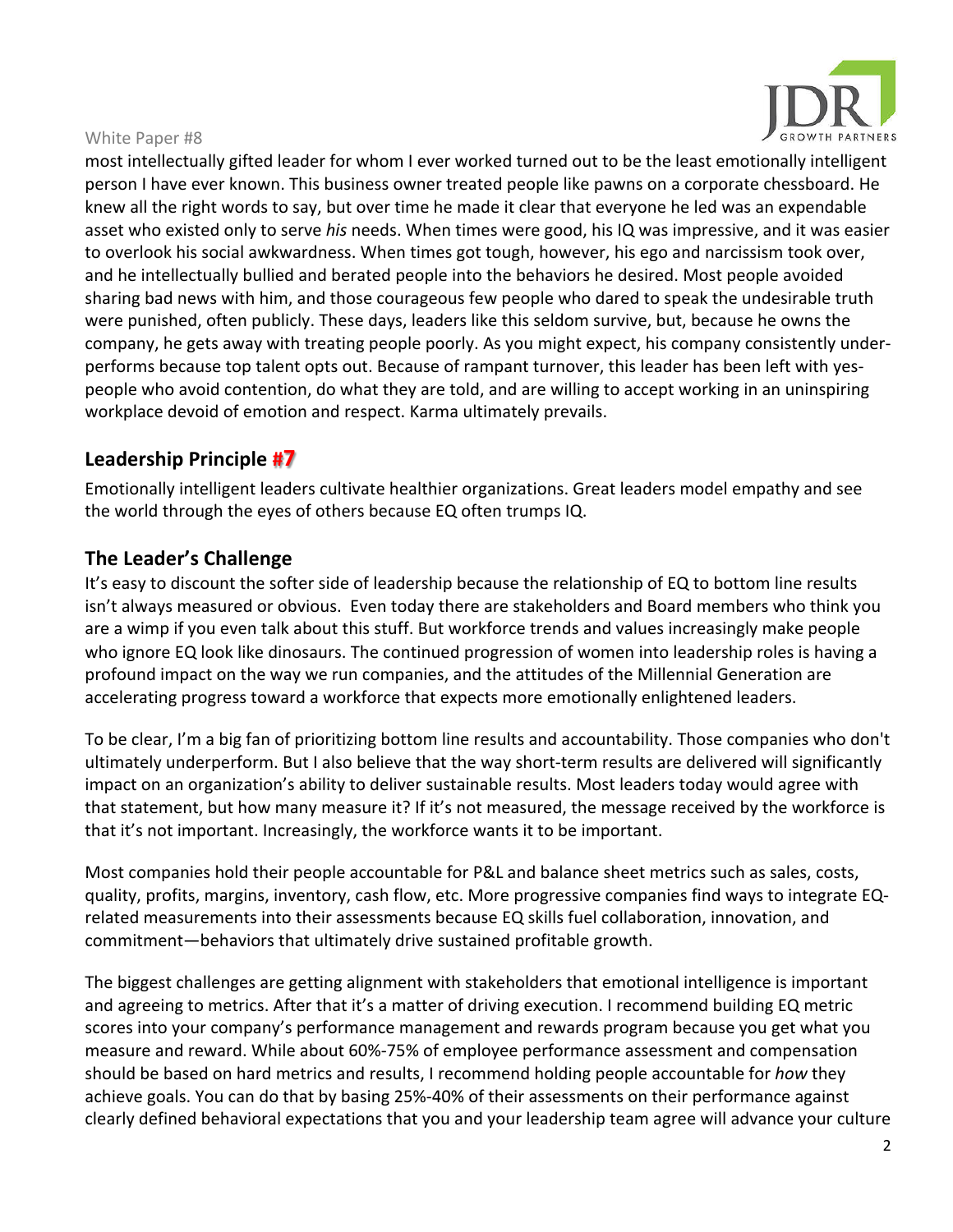

toward profitable growth. Your metrics should acknowledge the importance of emotional intelligence. They should also be consistent with your stated and practiced core values. I recommend a 360-degree feedback process to ensure your view of performance is holistic, not just top down. This sends a message to the organization that these skills and behaviors matter in every interaction, just as intellectual capabilities and technical skills do. In the next section I provide more insight to the specific skills and behaviors high EQ leaders consistently coach and develop in their companies to create a healthier culture that fuels sustainable growth.

### **What Matters Most**

The field of psychology teaches us that we tend to treat others and ourselves the way we were treated during our formative years. Given the vast differences in ways children are treated, we all grow up with our own unique expectations of how we want to be treated. This in part explains why we are sometimes baffled when a friend selects a mate who we see as a misfit. For example, people who were abused during their formative years sometimes seek people who treat them abusively.



The best leaders understand the vast differences of emotional needs implicitly, whether they have been taught the underlying psychology or not. These leaders invest the time and energy to get inside the heads of the people they are leading. They don't just follow the golden rule and treat people the way they personally want to be treated. They work hard to understand the motivations of the people they lead, and they try to see the world through the lenses of others. While they lead with unwavering principles and drive, they are agile in their dealings with others because they understand everybody is motivated by a unique view of the world, grounded in personal, formative experiences.

This does not mean that great leaders are also chameleons. Most are quite steady and consistent in their beliefs and practices. But they also have a high level of self-awareness with an acute understanding of how their feelings affect themselves, other people, and their performance. Their unwavering focus on their values and priorities makes them the enemies of politics, in-fighting, and passive-aggressive behavior. They have a clear sense for where they are headed, and most importantly, why.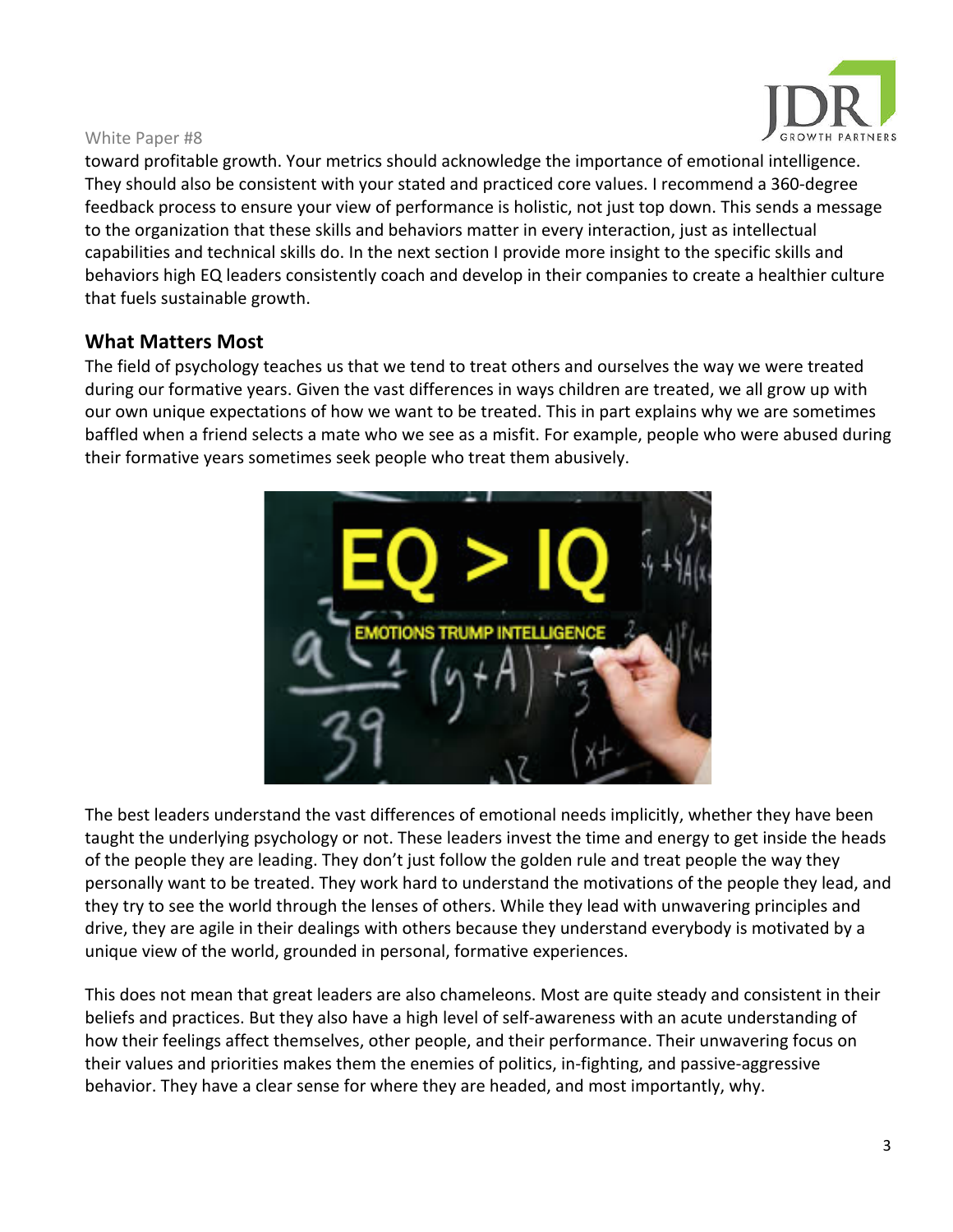

Great leaders are driven to put points on the board. Not just to achieve goals, but to exceed them. In emotionally intelligent leaders, this motivation is matched by contagious optimism, even in the face of adversity. They consistently raise the performance bar, and they love keeping score and teaming with others to win. They are lifelong learners, and they seek challenges that will both stretch their capacities and strengthen their skill sets. While they take personal pride in their achievements, they also exhibit admirable commitment to their teams and the people they lead.

# **Emotional Intelligence**



High EQ leaders foster cultures of trust and fairness. They are in touch with their emotions and comfortable discussing feelings. This enables them to deal with ambiguity, change, and even crises with agility because they don't panic. These are the moments that set them apart. While others recoil toward self-preservation, high EQ leaders can suspend judgment, analyze the situation, and draw out the best thinking of teammates. Their extraordinary ability to self-regulate helps them make tough, principlebased decisions even while appreciating the feelings of others, because they avoid confusing empathy with sympathy. This self-regulation also helps them avoid impulsive temptations, sending a powerful message to their teammates that integrity matters most in their organization. Ultimately, they bring out the best in others.

Finally, high EQ leaders work diligently to build a solid foundation of relationships with stakeholders, teammates, customers, and partners. These leaders are very good at finding common ground with a broad range of people. They are persuasive and nimble communicators, adjusting their approaches based on the needs of their audience and the situation. In contentious situations, they have a keen ability to